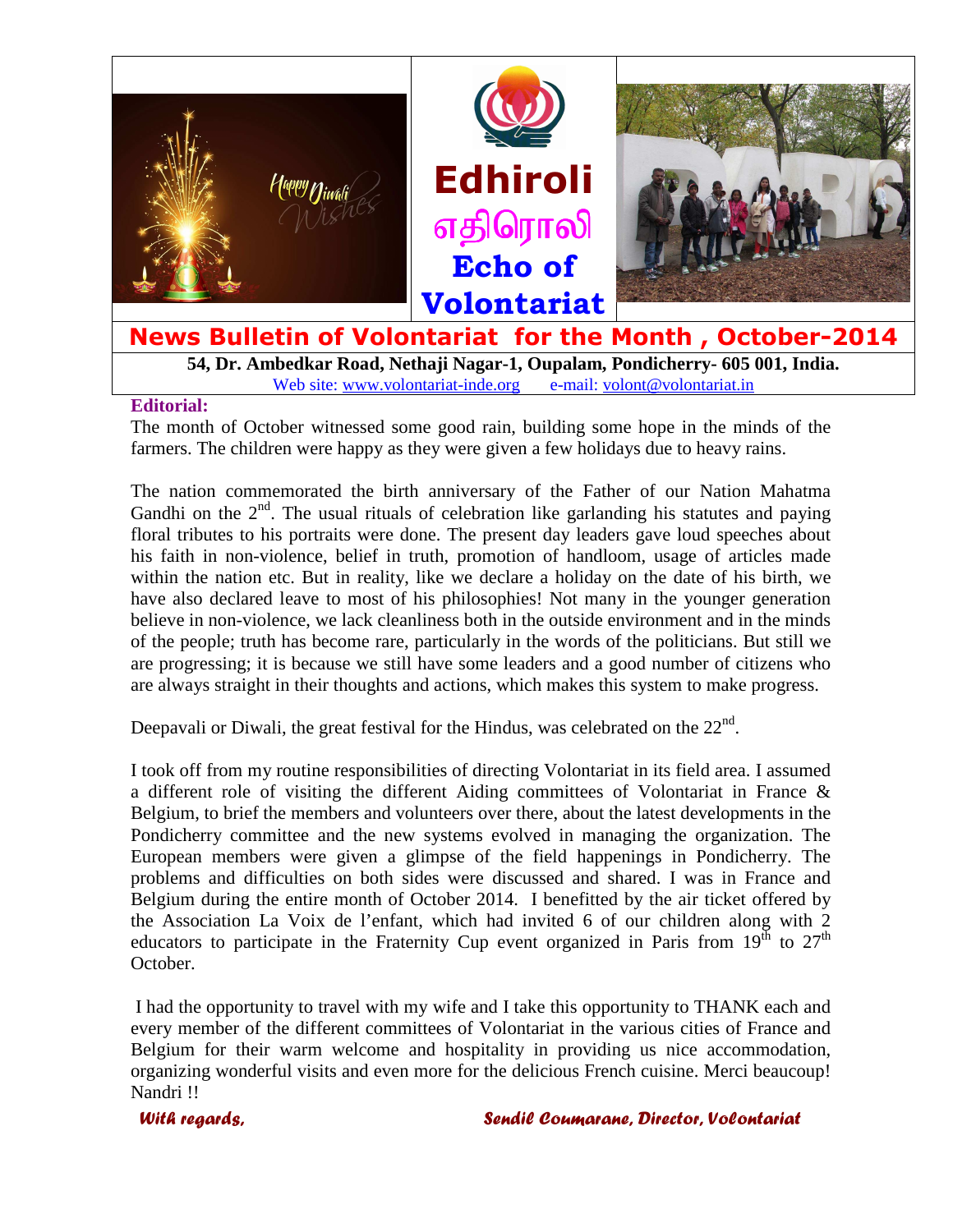# **Fraternity Cup 2014**

This is the  $4<sup>th</sup>$  consecutive year our children are participating in this Sport, Cultural & Educative event organized by the Association La Voix de L'enfant.

### *Participants:*

Three boys – Kesavan, Radhakrishnan & Gopi and three girls – Vijayalakshmi, Egavalli & Fathima, all of the age 11 years were selected to participate in this wonderful event. Regular attendance in the Volontariat evening school, participation & exhibition of talents in the different extra curricular activities, a minimum interest to play football and all the children who own the necessary documents to procure a passport for travel were short listed and based on these criteria, these six children were selected to participate in this mega event.



The social workers Ms.Gnanapriya and Mr.Mouralidarane were selected to accompany the children as educators for this programme.

### *Activities:*



The children of 11 nations: France, Bosnia & Herzegovina, Romania, Brazil, Madagascar, Burkina Faso, Senegal, India, Palestine and Afghanistan, participated in this grand event. Workshops on Music & Singing, discussions on child rights, and projects of the children to be carried out in their home towns after returning from this event were carried out. It was very much an interactive event, wherein the children of different nations with different backgrounds crossing the language

barrier actively participated in all the sessions with the help of their educators. It is certain that the children have learnt and evolved after this one week's intensive session.

In spite of their affinity towards their original food habits, the children enjoyed dining in common and had fun in sharing their bedrooms with their friends. The football play time was really wonderful and the mixing of children with those of other nations to form a team, was a beautiful idea of making the children interact with each other. It was a good initiation to break the barriers and open the way of brotherhood to a Single Nation for Mankind.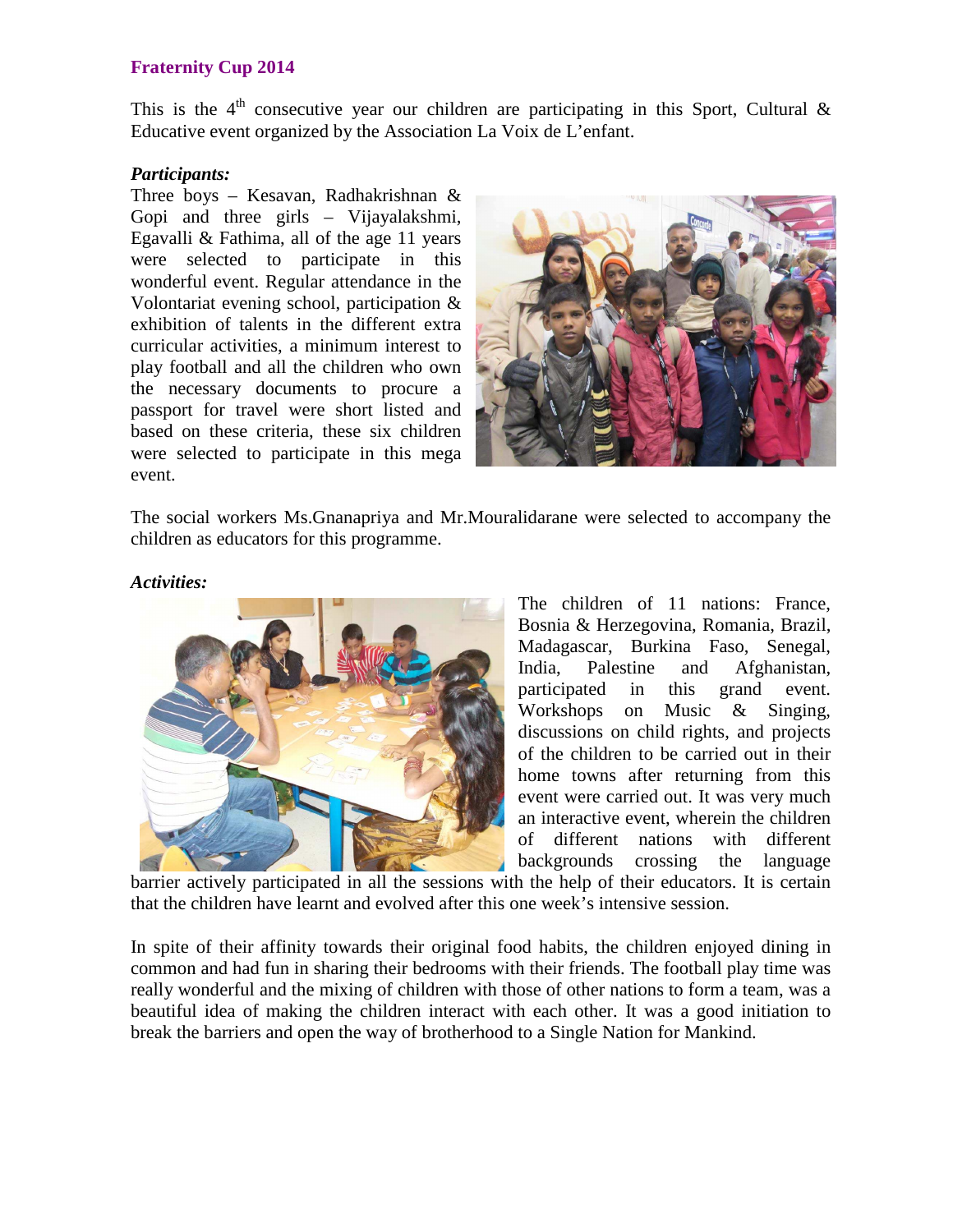# *Sightseeing:*

Our children were excited to make their travel through the Metro train and were surprised to witness the discipline of the French with regard to the traffic signals. No doubt, they jumped in joy on seeing the World Wonder – Eiffel Tower, through their own eyes and would have a lot to tell their friends and parents, after climbing the 328 steps to reach the second level of the tower.





The treasure hunt game planned to discover the important sites and monuments of the city of Paris was a good idea to make the children explore the beautiful city and the history behind it. Our children were friendly and active during the whole event and won the love and affection all the delegations through their colourful and sizzling cultural performance of dance and yoga.

A Very big thanks to the organizers of this event, especially to the President of La Voix

de L'enfant, Mme Martin Bourse and its Director, Mr Jerome Baptiste.

# **Deepavali Festival:**

Diwali is certainly the biggest and the brightest of all Hindu festivals. It's the festival of lights (*deep* = light and *avali* = a row i.e., a row of lights). The festival literally illumines the country with its brilliance, and dazzles all with its joy.

There are lots of stories behind the celebration of this festival. One story marks the vanquishing of the demon Naraka by Lord Krishna and his wife Satyabhama. There is another popular version which also tells the story of Lord Vishnu, who in his dwarf incarnation, vanquished the tyrant Bali, and banished him to hell. Bali was allowed to return to earth once a year, to light millions of lamps to dispel the darkness and ignorance, and spread the radiance of love and wisdom.

Diwali also commemorates the return of Lord Rama along with Sita and Lakshman from his fourteen year long exile and vanquishing the demon-king Ravana. In joyous celebration of the return of their king, the people of Ayodhya, the capital of Rama's kingdom, illuminated the place with earthen oil lamps and celebrated with fireworks.

All the simple rituals of Diwali have significance and a story to tell. The illumination of homes with lights and the skies with firecrackers is an expression of obeisance to the heavens for the attainment of health, wealth, knowledge, peace and prosperity. According to one belief, the sounds of fire-crackers are an indication of the joy of the people living on earth, making the gods aware of their plentiful state. Still another possible reason has a more scientific basis: the fumes produced by the crackers kill a lot of insects and mosquitoes, found in plenty after the rains.